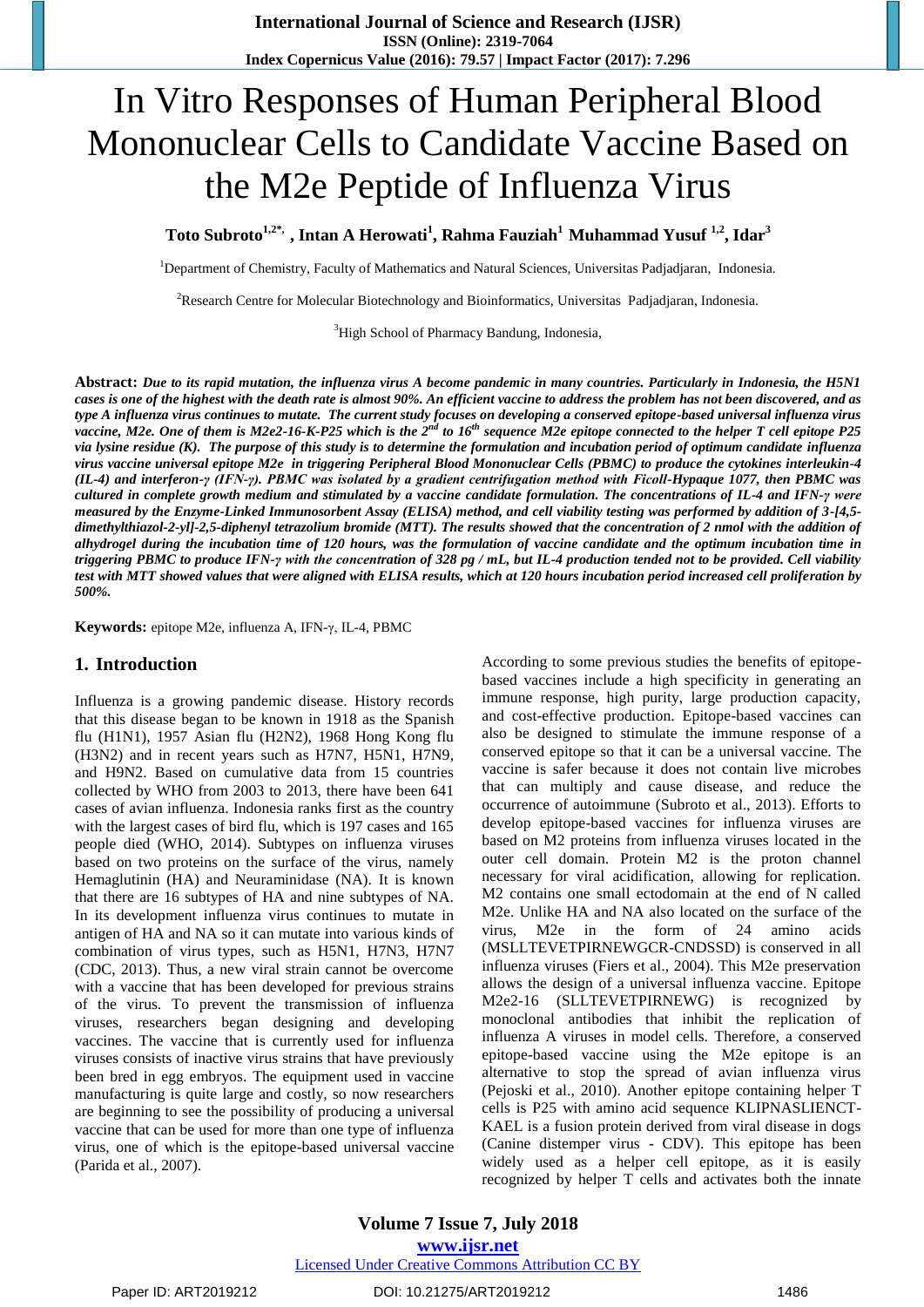and adaptive immune system to deal with pathogen attack (Jackson et al., 2004; Alphs et al., 2008).

Before application to the public, vaccine candidates should be tested for efficacy by some preclinical and clinical trials. One of the successful vaccines in protecting the pathogen attack is characterized by the ability of the vaccine to trigger the formation of cells involved in the immune system. One of them is a monocyte cell that is a mononuclear cell that is mostly found in peripheral blood. Human Peripheral Blood Mononuclear Cell (PBMC) or are the cellular part of the blood that contains all of the round-celled blood cells. PBMC consists of monocytes, T cells, B cells, natural killer cells (NK), and dendritic cells. PBMC cells contain cell types that play an important role in the immune system (Končarević et al., 2014).

In this study we used an epitope component consisting of a sustainable target epitope (M2e) and a helper T cell epitope (P25) with linear geometry (M2e 2-16-K-P25) derived from the biosynthesis process in the previous study. The epitope component with linear geometry has a T cell helper epitope P25 connected to the epitope M2e 2-16 through the lysine residue (K). The epitope component will be formulated with adjuvant aluminum hydroxide gel and tested for efficacy to see the cytokine response. Cytokines are soluble glycoproteins in the form of signals involved in the stimulation of the immune system response. In this study, we will see the responses of IL-4 and IFN-γ cytokines produced using the direct sandwich ELISA (Enzyme-Linked Immunosorbent Assay) technique. IL-4 and IFN- γ cytokine responses are selected because these two cytokines are secreted from different cells and also have various functions in the immune system. This study is expected to provide information on the optimum conditions of candidates for universal influenza vaccine, especially epitope M2e in triggering the cytokine response in question.

## **2. Material and Methods**

## **2.1 Material**

Materials used in this study were healthy blood samples, M2e epitopes own biosynthesis results, and as a comparison we use also from commercial (GL Biochem, Shanghai Ltd.), Phosphate Buffered Saline (PBS), Ficoll-Hypaque 1077 (Sigma Aldrich), RPMI-1640 media (Sigma Aldrich ), Trypan blue (Sigma Aldrich), Gentamicin (Sigma Aldrich), Penicillin (Sigma Aldrich), L-glutamine (Sigma Aldrich), Fetal Bovine Serum (FBS), tween-20, aluminum salt hydroxide gel (Alhydrogel), sodium chloride physiological 0.9%, MTT (3- [4,5-dimethylthiazol 2-yl] -2,5-diphenyl tetrazolium bromide (Sigma Aldrich), dimethyl sulfoxide (DMSO),ELISA Ready-Set-Go kit (e-Bioscience ).

## **2.2 Methods**

## **Isolation Human Peripheral Blood Mononuclear Cells**

Blood samples were taken from a healthy donor of  $\pm$  30 mL. Blood is accommodated in the EDTA vacutainer. Blood collection is done in the morning so that the condition of blood cells is still in good condition. Blood samples were dissolved in PBS by a ratio of 1: 1, then Ficoll-Hypaque

1077 was carefully added to form two phases. After that, centrifugation was done at 1800 rpm at 4 °C for 20 minutes. The layer between the two phases (containing PBMC) was harvested and washed twice using RPMI-1640 medium at a rate of centrifugation of 1800 rpm at 4  $\degree$  C for 5 minutes. After washing, the cell pellet was resuspended, and PBMC viability was tested with trypan blue using hemocytometer and microscope.

## **Culture and Stimulation of PBMC**

The isolated PBMC was diluted with a complete RPMI 1640 medium (RPMI-1640, 100 U / ml penicillin, 100 μg / ml gentamicin, L-glutamine) to a total PBMC of 1x106 cells / mL. PBMC is placed on a multi-dish plate of 100μL / well as needed. Then the culture was stimulated with a vaccine formulation of 0.5, 1, and 2 nmol concentrations with and without alhydrogel and incubated at 37 ° C for 24, 72, and 120 hours.

#### **Determination of IFN- γ and IL-4 Concentrations by ELISA Method**

Determination of IFN-γ and IL-4 in incubated cultures for 24 hours, 72 hours, and 120 hours followed the ELISA Ready-Set-Go! Manual. The ELISA NUNC Maxisorp 9018 plate is coated with 100 μL / antibody well (Ab) anti-IFN-γ in the buffer coating. After the plate was incubated overnight at  $4 \degree$  C, the plate was washed with 250 μL PBS containing 0.05% Tween-20 (wash buffer) 5 times. Furthermore, as much as 200 μL 1X Diluent Assay / ELISPOT was added, and the plate was incubated at room temperature for 1 hour. Then the plate was washed again with 250 μL wash buffer five times. A standard (human recombinant IFN-γ protein) of 100 μL is added to each appropriate well. Followed by the addition of 100 μL samples to each different well accordingly. The plates are then incubated overnight at 4 ° C. The liquid on the plate is removed and washed five times with 250 μL wash buffer. After that 100 μL detection antibody was diluted with 1X Assay Diluent / ELISPOT to each well, then the plate was incubated for 1 hour at room temperature. The liquid on the plate is removed and washed five times with 250 μL wash buffer. A 100 μL of diluted avidin-horseradish peroxidase (Avidin-HRP) enzyme in 1X Assay Diluent / ELISPOT was added to each well, and the plate was incubated for 30 min at room temperature. The liquid on the plate was removed and washed five times with 250 μL wash buffer, and then each well was soaked in wash buffer and allowed to stand for 1-2 minutes, then the liquid was removed and repeated wash with wash buffer up to 7 times. Thereafter, as much as 100 μL substrate solution of tetramethylbenzidine (TMB) was added to each well. After the plates were incubated for 15 min at room temperature, 50 μL reaction-stopping solution, H2SO4, was added to each well. The plates are measured with an ELISA reader at a wavelength of 450 nm. The same procedure was performed for the determination of the IL-4 response with a special ELISA kit Interleukin 4.

## **Cell viability test**

Cellular viability was assayed by adding 10 μL MTT (3- [4,5-dimethylthiazol-2-yl] -2,5-diphenyl tetrazolium bromide) at 100 μL all cultures that had been incubated for 24, 72, 120 hours. Then incubated for 4 hours at  $37 \degree$  C. After incubation, add 250 μL DMSO then incubated again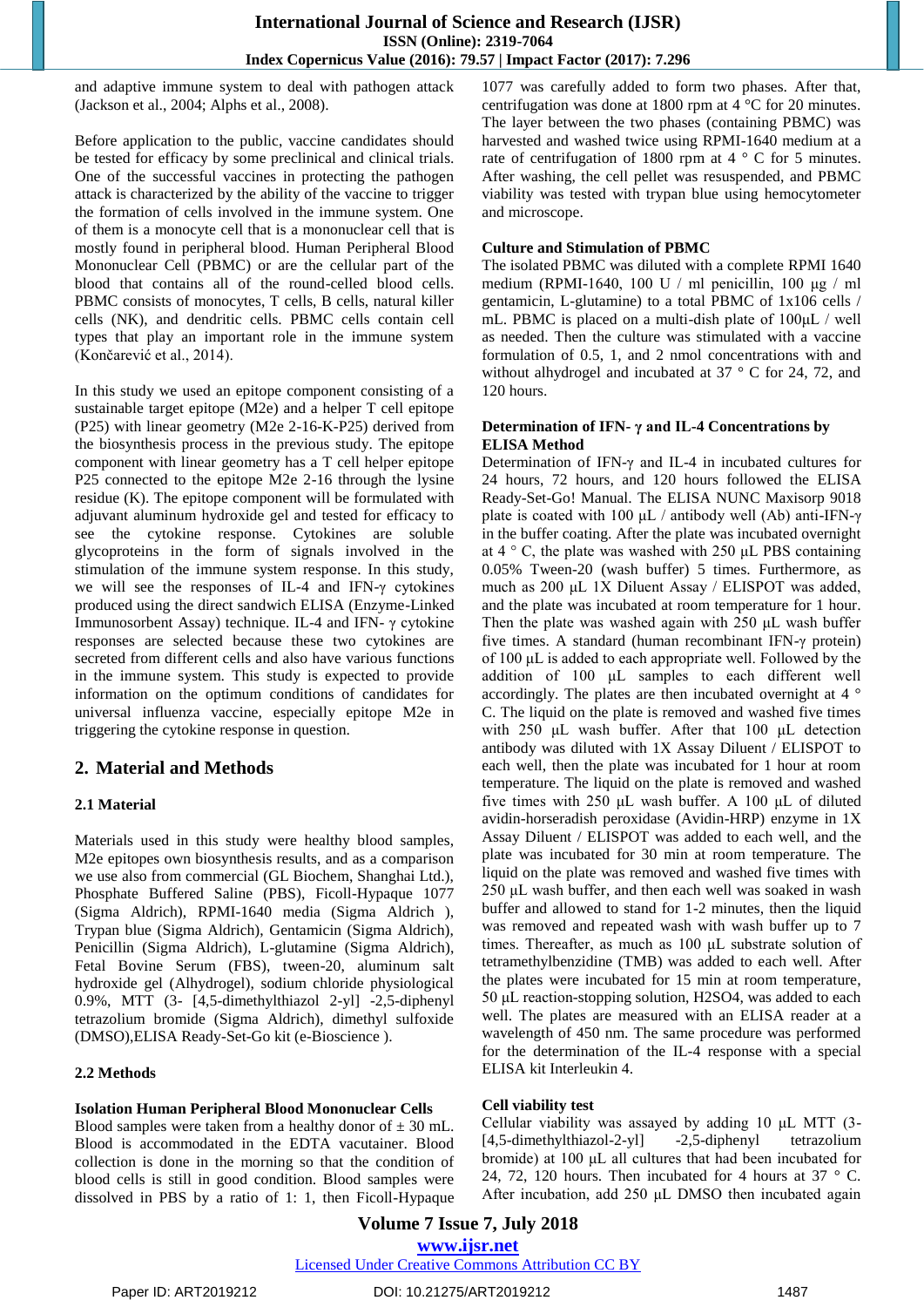for 1 hour under the same conditions. Then measured its absorbance at a wavelength of 630 nm.

## **Statistical analysis**

Data were expressed in average value. The ANOVA test is used to see the difference in the effect of the treatment on the resulting response. The difference is considered significant when the p-value is less than 0.05, and the F count is greater than F table. ANOVA test was performed using SPSS software.

## **3. Results and Discussion**

The development of epitope-based vaccines in dealing with influenza virus pandemics continues to show progress. One is the epitope M2e (2-16) -K-P25 that has been successfully designed and tested in vivo in mice with good results in inducing antibodies (Subroto et al., 2013; Mansyur, 2015). In this study, epitope efficacy test was done using PBMC induction method, to see the immune system response based on the cytokines produced. Based on its nature as a representative of the human immune system, the efficacy test using PBMC certainly helps the vaccine development process in the preclinical testing stage, so there is no need for direct vaccination to human donors that may be harmful.

The vaccine formulation comprises variations of peptide concentration combined with and without alhydrogel, then added 0.9% NaCl as a solvent whose concentrations correspond to human body fluids. Vaccine candidate formulations were prepared in concentrations of 0.5, 1, and 2 nmol with each peptide concentration of 18.8, 37.5 and 75.1 μg / mL, respectively. The concentration is selected based on Leggat's (2014) study which explains that the lower concentration of peptides used to produce T-cell responses, the more effective the vaccine candidate. T cell activation is naive to the effector of T cells as well as memory T cells based on peptides as antigens shown as APC via MHC by mature dendritic cells. In his research also explains, that with excessive antigen concentration can decrease the proliferation of T cells and trigger autoimmune. Activation of T cells will secrete cytokines to activate and trigger other cell functions in defense of the immune system. Subsequent variations of formulations were made with and without adjuvant, then physiological NaCl 0.9% was added until each volume reached 4 mL. The addition of these adjuvants is done to improve the immunogenicity of the low M2e epitope. Adjuvant also works in expanding the immune response and can save the dose of epitope used (Houser & Subbarao, 2015), so adjuvant can help achieve the goal of developing a universal influenza vaccine based on the increased response of the human immune system (Wiersma et al., 2015). In this study used aluminum hydroxide salt (alhydrogel). Adjuvant has been used for 70 years, due to its safety and capability. Alhydrogel absorbs and keeps peptides in vaccines and makes it last longer, so the peptide immunogenicity increases to slowly be shown by APC through the immune system response. Besides, alhydrogel also induces mild inflammation through immune cells on the infectious side but does not induce Th1 cellular immune system (Lee et al., 2014; Tetsutani & Ishii, 2012).

## **Induction of PBMC by epitope for producing cytokine**

Blood sampling from one donor with a very good medical history, no smoking, and ideal body weight. Blood Collection was done at PMI Bandung Blood Transfusion Unit Bandung - Indonesia Branch in the morning. Blood was taken then stored in the EDTA vacutainer to maintain blood conditions to avoid coagulation. PBMC as a stimulable medium is obtained from blood isolation by a gradient centrifugation method with Ficoll-Histopaque 1077 (Sigma Aldrich) as a separating medium, in which the solution has a 1.077 g / mL density which is known to be slightly larger than that of PBMC. The centrifugation process was carried out at 1800 rpm at 4 ° C for 20 minutes. Low centrifugation speed is done to keep the blood composition from damaging. After the centrifugation process, PBMC will look like a white cloud clump between the blood plasma and the separating medium (Miyahira, 2012), because PBMC has a lower density than the separating medium and is higher than the blood plasma. PBMC is carefully pinned, then transferred to a different centrifuge tube. From 30 mL of the blood sample, obtained about 1 mL of PBMC. This stage is done to wash PBMC and remove other components such as blood plasma and separation media that may be carried along during the process of packaging. PBMC is reset with RPMI-1640 media. PBMC was piped into the plate and mixed with trypan blue as a cell dye, with hemocytometer live cell count observed and calculated using the Olympus CX 21 microscope. Trypan blue as a cell dye would mark dead cells in blue, because the cell membrane on cells that have been damaged, so that the dye trypan blue can enter and mark the dead cell. In this study found as many as 40 x  $10^6$  cells / mL. The obtained PBMC was diluted by adding of complete RPMI media, thus obtaining the cell.

In Figure 1- A, B, and C the following shows the variations in the concentration of vaccine formulations at different incubation times resulting in different IFN-responses. The optimum concentration at these three times was at a concentration of 0.5 nmol formulated with adjuvant alhydrogel with each IFN-γ concentration of 103 pg / mL at 24 hours incubation time, 270 pg / mL at incubation time of 72 hours and 395 pg / mL at 120 hours incubation time. At the time of concentration of the i 2 nmol vaccine without adjuvant alhydrogel, after 24 hours and 72 hours incubation resulted in a higher IFN-respon response than the vaccine with the same concentration formulated with adjuvant alhidrogel, of 94 78 pg / mL (24 h) and 240 vs. 210 pg / mL (72 hours). However, at 120 hours the difference was slightly lower with a 2 nmol concentration vaccine formulated with adjuvant alhydrogel (331 vs 350 pg / mL).

From the graph above shows the most optimum incubation time resulting in significant IFN-respond response is at 120 hours with optimum concentration of vaccine candidate formulated with adjuvant alhydrogel concentration of 0.5 nmol as indicated by highest IFN-γ concentration. Overall, differences in IFN-respon response resulting from vaccine formulations with adjuvants and those that are not, are few. So it can be said that the Epitop M2e branched vaccine candidate is immunogenic enough to activate a specific immune response. Th1 cytokines are measured in concentration based on their absorbance compared to the

Paper ID: ART2019212 DOI: 10.21275/ART2019212 1488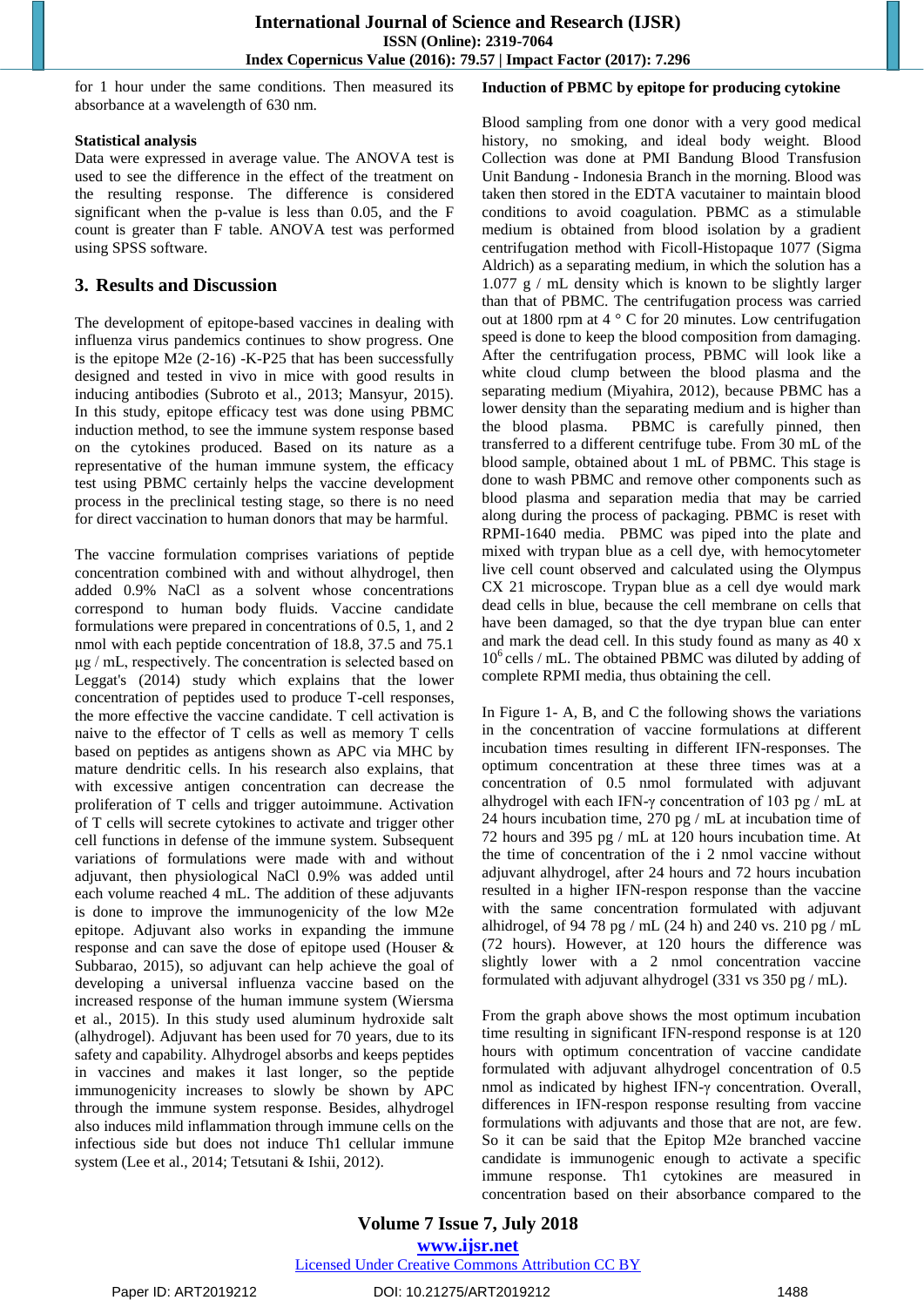

standard curve through linear regression. IFN-Standar standard used, ie at a concentration of 500; 250; 125; 62; 31

pg / mL with linear equation  $y = 0.000438x + 0.037693$ .

In the following Figures 2- A, B and C, shown the variations in the concentration formulation of set epitopes of M2e vaccine candidates at different incubation times resulted in different IL-4 responses. The most optimum concentrations in each of these three times were at 2 nmol vaccine candidates without adjuvant alhidrogel with IL-4 concentrations of 0.5 pg / mL at 24 hours incubation time, 0.5 nmol vaccine candidate without adjuvant with concentration IL-4 at 4 pg / mL at incubation time of 72 hours and 0.5 nmol vaccine candidate formulated with adjuvant alhidrogel resulting in an IL-4 concentration of 11 pg / mL at 120 hours incubation time. At all three times the vaccine showed different optimum doses. At 24 hours incubation, 2 nmol concentration without adjuvant resulted in the highest IL-4 response than induction of vaccine candidates formulated by adjuvant. At incubation time of 72 hours, the concentrations of 0.5 and 2 nmol vaccine candidates without adjuvant also show the same, yielding a higher IL-4 response than the vaccine formulated with adjuvants. However, at 120 hours incubation time, the formulation of the adjuvant vaccine candidate resulted in a higher IL-4 response than the vaccine candidate without adjuvant in all three concentrations. In the graph above shows the most optimum concentration of candidate vaccine at a concentration of 0.5 nmol which is formulated with adjuvant alhydrogel at an optimum time of 120 hours at 11 pg / mL. The IL-4 responses generated between vaccine candidates with and without adjuvants differ only slightly. Similarly, the IFN-respon response results. This is enough to prove that Epitop M2e vaccine candidates are quite immunogenic without added adjuvant. Overall outcome Epidop M2e vaccine candidates branched more stimulating Th1 cells by producing more IFN-daripada than Th2 cells producing IL-4. The difference is very significant (395 vs. 11 pg / mL). As is known both of these cytokines work antagonist to each other.

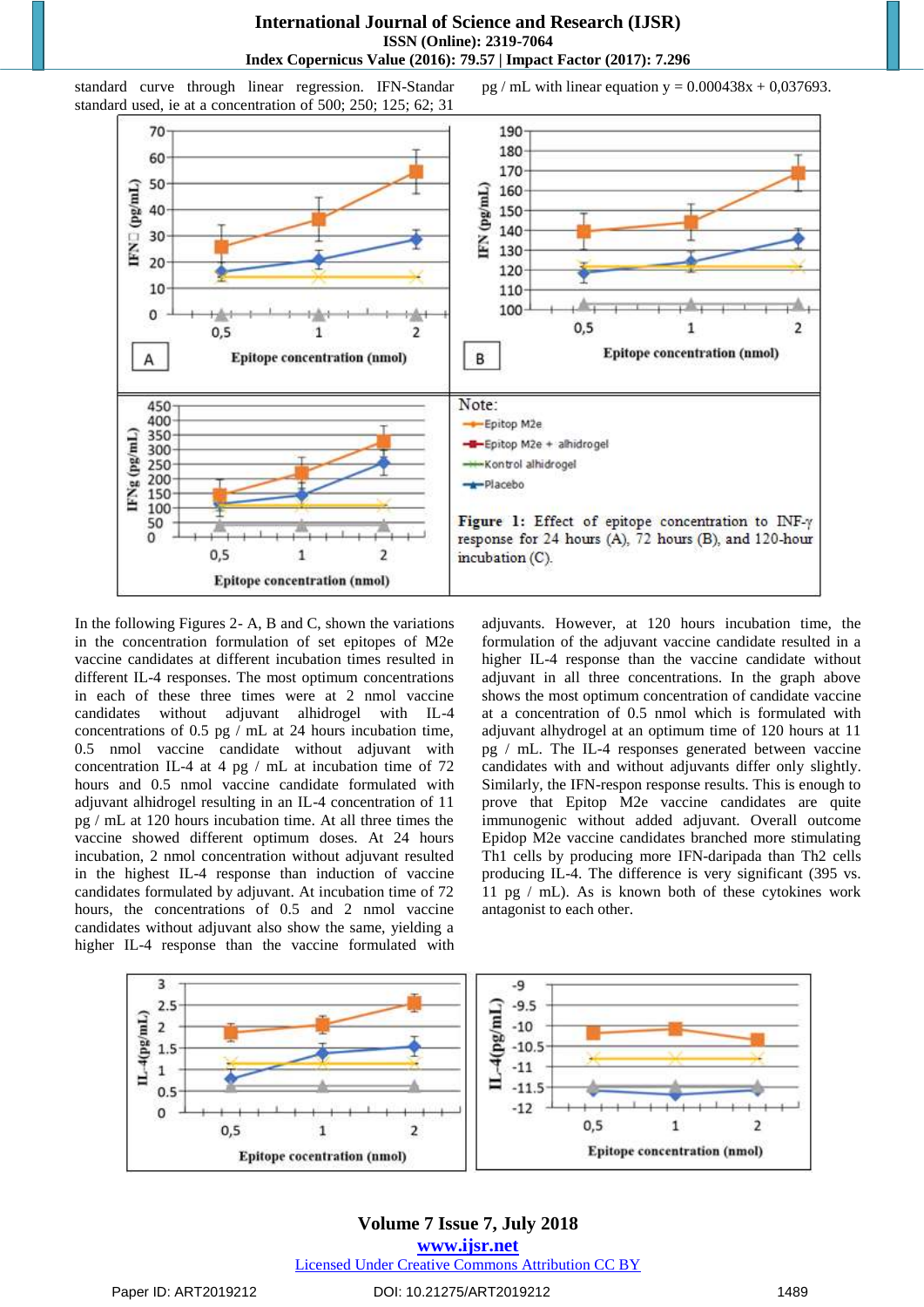## **International Journal of Science and Research (IJSR) ISSN (Online): 2319-7064**





**Figure 2:** Effect of epitope concentration to IL-4 response for 24 hour (A), 72 hour (B), and 120 hour incubation (C)

According to Mcelhaney (2011), Th's response to influenza virus plays a key role in humoral and CTL immune responses to influenza vaccination. T helper type 1 (Th1) effectively stimulates the production of IFN-γ, and CTL memory, while Th2 stimulates the antibody response and the production of IL-10 and IL-4, which suppresses the Th1 response. Anti-influenza antibodies are stimulated by Th1 and Th2 for each, producing IgG2a and IgG1 to respond to influenza vaccination. For vaccine development, Th and CTL can recognize viral peptides through MHC II and MHC I, resulting in effective antigen presentation. Peptides derived from live viral replication are effectively presented on both MHC I and MHC II. In effective viral vaccines are effectively turned off at MHC II but are less effective at MHC I so it generally stimulates weak CTL responses (Rock & Shen, 2005) that rely on prior primary responses of natural infections. Human studies have confirmed that CTL recruitment to infected lung tissue depends on the production of Th1 cytokines and thus a shift from the production of Th1 to Th2 cytokines. Thus, influenza vaccines that can produce a shift towards Th1 responses and more effectively stimulate both the production of antibodies and CTL memory, will increase protection against influenza virus. It should also be noted that the delivery of viral antigens to MHC should be effective as well as both MHC I and MHC II. Th1 cytokine is IFN- $\gamma$  which is in charge of the expression of both. Thus, the Epitop M2e vaccine candidate can be used effectively as an influenza vaccine candidate. Adjuvant alhidrogel used according to Pelendran and Ahmed (2011), adjuvant aluminum activates the innate immune system, activation of dendritic cells and also activates Th2 which will produce an antibody response. This is contrary to research conducted. In the adjuvant control itself more stimulates Th1 cells than Th2 cells. Seen at optimum time of 120 hours on adjuvant diol to produce IFNγ equal to 357 pg / mL while IL-4 concentration yielded only  $8$  pg / mL.

Figure 3 shows the results of cell viability test with MTT test (3- (4,5-dimethylazol-2-yl) -2,5-diphenyltetrazolium bromide) is a colorimetric method, wherein this MTT reagent is a tetrazolium salt which can be broken down by the succinate system tetrazolium reductase present in the cell respiration pathway in the active mitochondria of living cells form the purple formazan crystals. The addition of a stopper reagent, such as DMSO, will dissolve the formazan crystals which are then read using the ELISA reader. The intensity of the purple color that is formed is proportional to the number of living cells. If the intensity of the purple color is greater, then the number of living cells is increasing. PBMC

proliferation based on cell viability test results with MTT method showed results in line with ELISA results. The graph shows (Fig.3) an increase in the percentage of living cells after induction with various vaccine formulations at different incubation times. With significant cell proliferation occurring in peptide-induced cells at a concentration of 0.5 nmol with the addition of alhidrogel at 120 hours incubation time.



**Figure 3:** Proliferation of PBMC cells after induction by epitope vaccine

## **4. Conclusion**

Candidates for universal influenza virus vaccine through efficacy testing on PBMC may trigger IFN-© cytokine production, but IL-4 production tends not to be produced. The 2 nmol vaccine formulation with the addition of alhydrogel and incubation time for 120 hours is the optimum condition in triggering PBMC to produce 328 pg / mL of IFN- γ cytokine.

## **5. Acknowledgements**

This worked was supported by Grant "Sinas Ristek" 2017 from The Ministry of Research and Technology Republic of Indonesia.

## **References**

- [1] Alphs, H.H., Gambhira, R., Karanam, B., Roberts, J.N., Jagu, S., Schiller, J.T., Zeng, W., Jackson, D.C., & Roden, R.B.S., Protection against heterologous human papillomavirus challenge by a synthetic lipopeptide vaccine containing a broadly cross-neutralizing epitop of L2. PNAS, 15, 5850-5855 (2008).
- [2] CDC. 2013. Influenza Type A Viruses and Subtypes.http://www.cdc.gov/flu/avianflu/influenza-avirus-subtypes.htm [25/10/14].

## **Volume 7 Issue 7, July 2018 <www.ijsr.net>**

## [Licensed Under Creative Commons Attribution CC BY](http://creativecommons.org/licenses/by/4.0/)